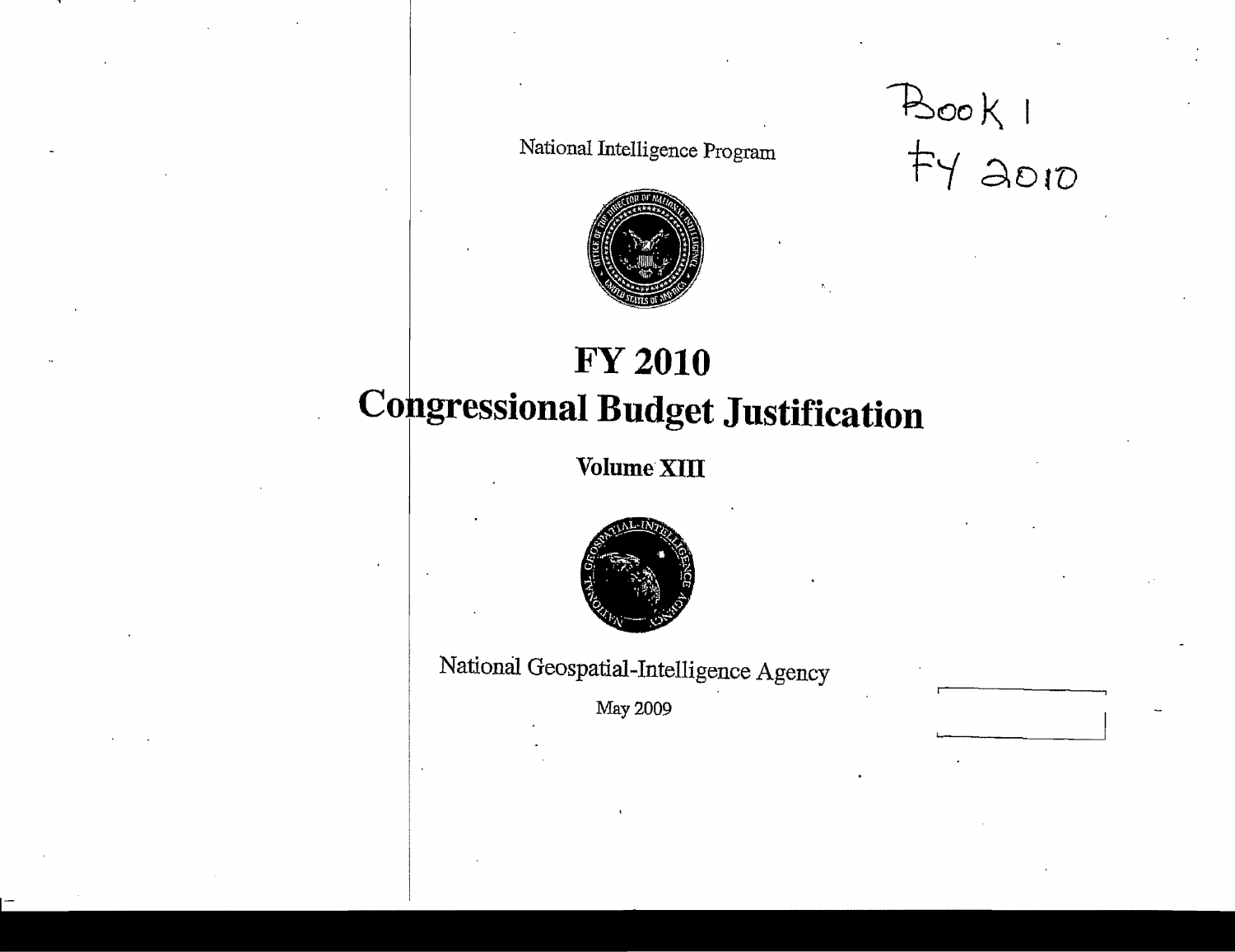## (U) **PURCHASES PROJECT**

## (U) Project Jescription

I

 $b - 1$ )

(U//FOUO) Purchases Project resources provide for the acquisition of commercial remote sensing (CRS) data to support a wide range of geospatial information requirements for the IC, DoD, coalition mission partners, and other federal, state, and local agencies. These resources enable the purchase of commercial data and information such as imagery and imagery-derived products, as well as license upgrades. NGA is designated as the agency of primary responsibility for acquiring and disseminating commercial data products and services for all national security requirements and, in consultation with the DOS, all foreign policy requirements.

 $\mathbf{v}$  ).

(U) The NGP expects project resources to support accomplishment of the following in FY 2009:

 $(b \cdot l)$ 

• (U/fFOUO) Access increased volume of imagery from GeoBye-1 through an SLA under the NextView contract (CO\_00009, NGP\_00650)

• (U/fFOUO) Complete current NextView SLA with DigitalGlobe in July 2009, and negotiate an extension of the contract. (CO\_00009, NGP\_00650)

• (U/fFOUO) Task and collect a significant share of mapping, charting, and geodesy (MC&G) GEOINT requirements using commercial assets. (CO\_00007. CO\_OOQ08, NGP\_00491, NGP\_OOS49)

(U) The NGP ex.pects project resources to support accomplishment of the following in FY 2010:

• (U/fFOUO) Complete NextView SLA with GeoBye and initiate follow-on purchase contract (CO\_00009, NGP\_00650)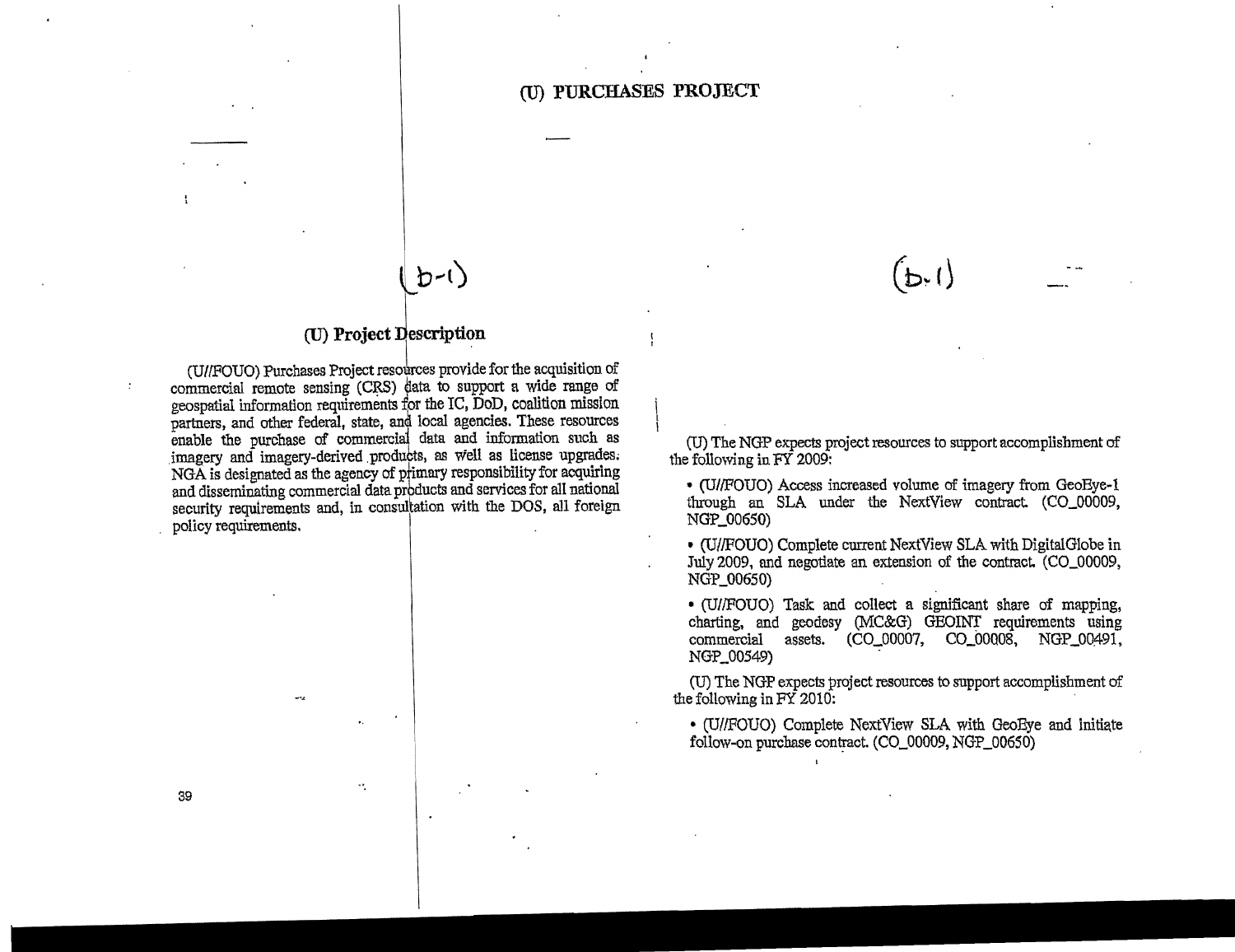• (U/IPOUO) Task and collect a significant share of MC&G GEOINT requirements using commercial assets. (CO\_00007, CO\_00008, NGP\_00491, NGP\_00549)

• (U) This project is funded jointly in the NIP and the MIP. Refer to MIP CJB, Volume VI. MIP funding for commercial imagery purchases increased due to the consolidation of GeoScout funding within the NGP. MIP CRS purchases funding increased by an amount equal 'to the former MIP.funding for deoScout (\$41 million). No net change occurs in overall CRS funding br GeoScout functionality due to this realignment. The following sections address only NIP-funded activities.

(U) **Significant Increases from FY 2009 to FY 2010:** 

(U) There are no significant increases from FY 2009 to FY 2010.

(U) **Significant Decreases from FY 2009 to FY 2010;** 

(U) There are no significant decreases from FY 2009 to FY 2010.

(U//FOUO) Note: NGA adjusted FY 2010 performance targets associated with the CRS Purchases Project to reflect revised funding levels. (CO\_00007, CO\_00008, CO\_00009)

 $\mathcal{L}$